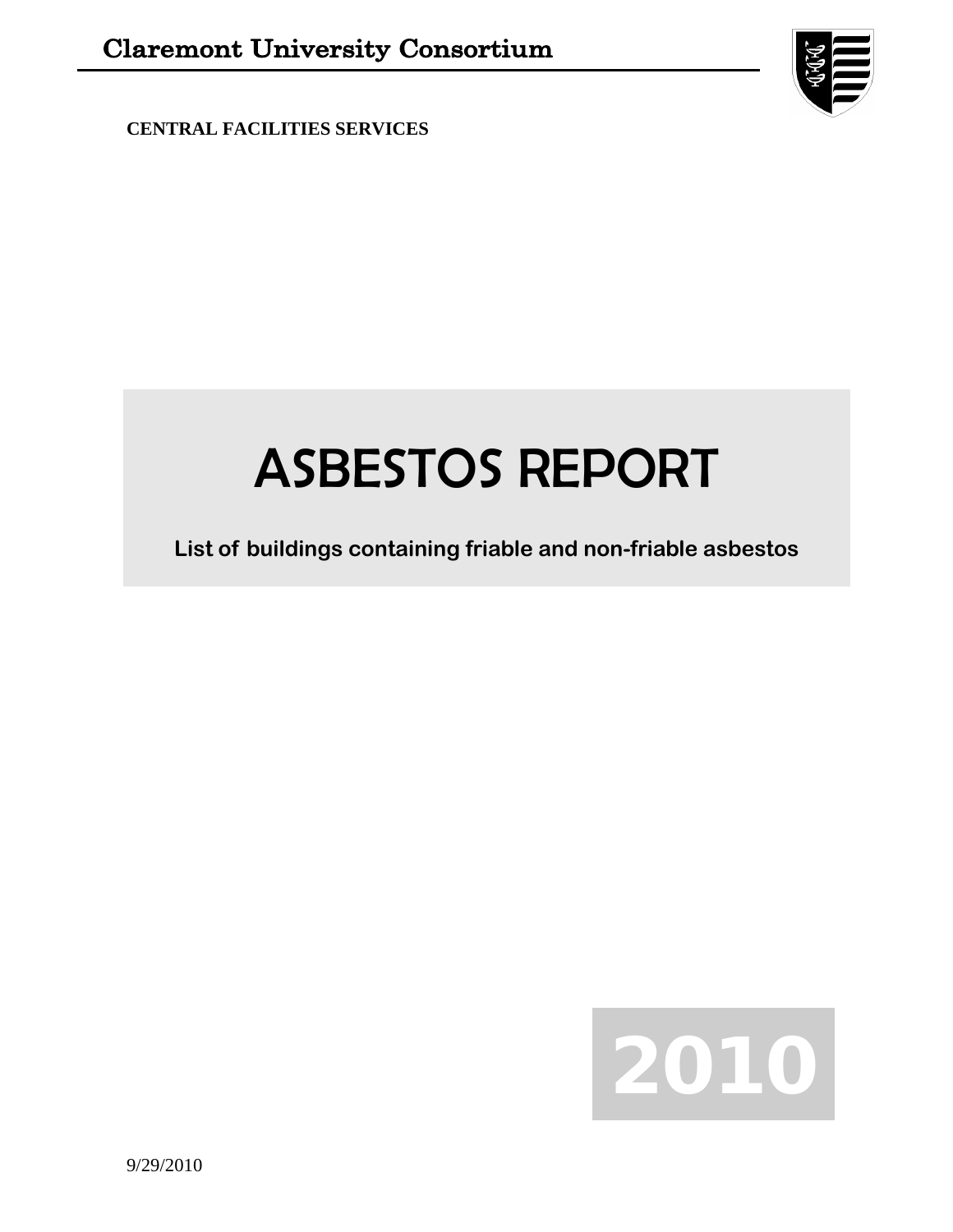## **INTRODUCTION**

## **ASBESTOS**

Asbestos is a naturally occurring fibrous mineral found in Canada, Africa, Eastern Europe and the United States. In addition, it is a mineral fiber that has been used commonly in a variety of building construction materials for insulation and as a fire-retardant. Furthermore, it was used extensively in residential and commercial buildings between 1920 and 1978.

## **ACM**

Asbestos containing material.

## **NESHAP**

National Emission Standard for Hazardous Air Pollutants. Regulations set forth by the U.S. Environmental Protection Agency to control asbestos emissions from renovation and demolition activities.

## **WHERE IS ASBESTOS FOUND?**

Asbestos may be found in materials such as insulation around pipes, ducts, and furnaces, ceiling tiles, fiber insulation, plasters, vinyl floor tiles, spray-on acoustical insulation and some wallboard patching compounds. Outside uses of asbestos include exterior roofing shingles, siding and concrete water mains.

## **FRIABLE & NON-FRIABLE ASBESTOS**

Friable asbestos is typically loose degraded material that will crumble, flake, or otherwise release dust when disturbed. Examples are spray on acoustic material, flaking plaster, and water damaged pipe insulation. In addition, according to NESHAP, friable asbestos is a material that contains more than 1-% asbestos, and when dry, can be crumbled, pulverized, or reduced to a powder by hand pressure.

Non-friable asbestos includes solid asbestos containing construction materials that are in good condition. They can only release asbestos fibers if they are physically disturbed by mechanical means, such as being chiseled, drilled, sanded or crushed. Examples are intact floor tiles, transite boards, cement products, and encased pipe insulation.

## **ASBESTOS IN BUILDINGS**

All building occupants should bear in mind that the presence of asbestos containing materials in their building, undisturbed, does not represent any health hazard.

Exposure to asbestos fibers can only take place if the materials are disturbed and allowed to become airborne.

Do not disturb asbestos containing materials unless authorized by you Facilities Maintenance Director.

All employees and outside contractors must follow specific work practices outlined in the Asbestos Operations & Maintenance Program when working in a building where asbestos containing materials (ACM) are present. These procedures are available from the Environmental, Health and Safety Office of The Claremont Colleges.

In order to maintain a safe environment in the buildings, ACM are periodically reinspected or monitored by air sampling. Furthermore, samples of suspect ACM are taken for analysis through the year as they are identified.

Following is the list of all known friable and no-friable asbestos containing materials (ACM) in buildings compiled by Central Facilities Services of The Claremont Colleges: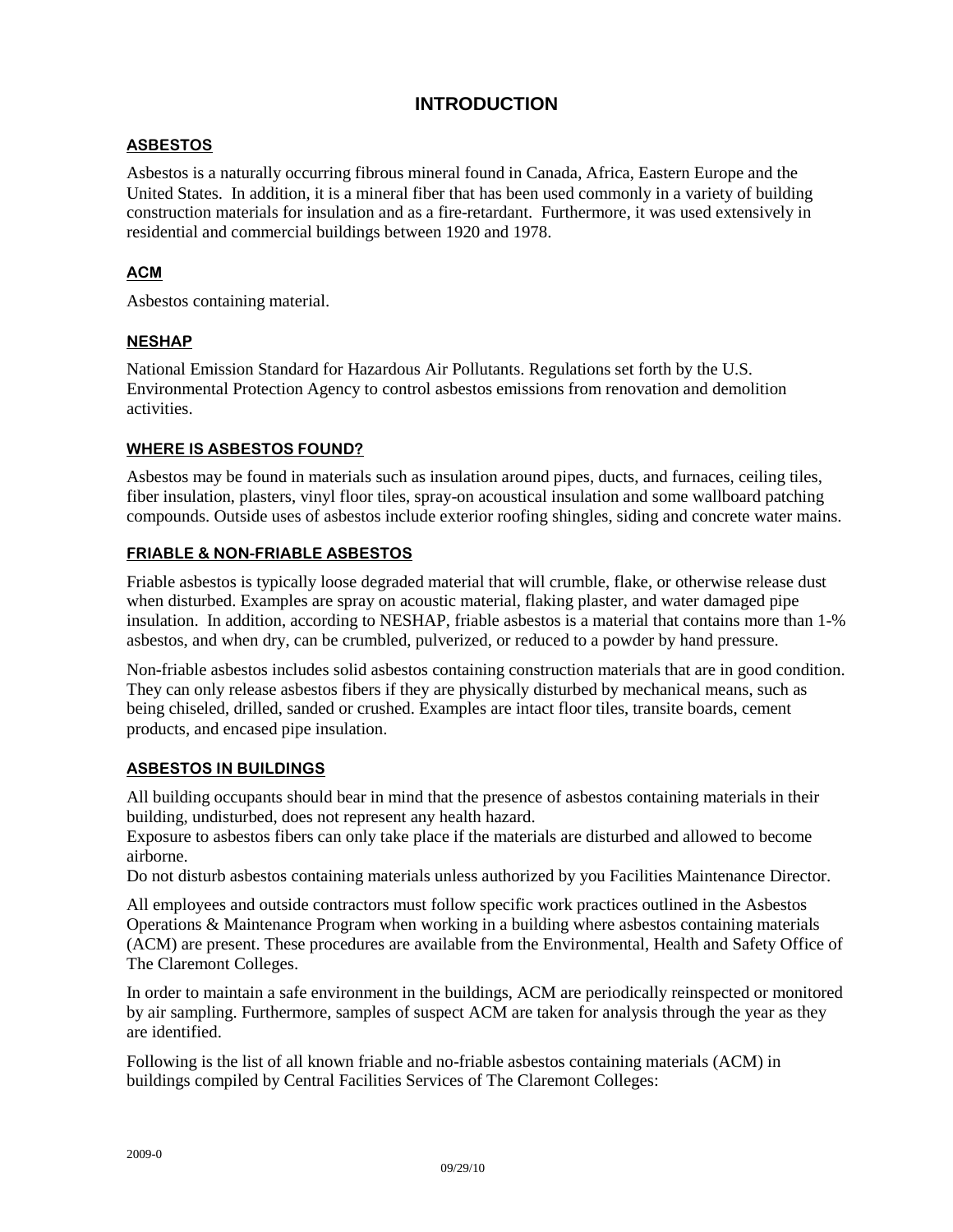

## GRADUATE RESIDENCE (DEMOLISHED) HALLS (1111 N. Dartmouth)

• Asbestos Survey completed all asbestos materials abated and buildings demolished June 2009

## HARPER HALL & HARPER EAST

- Piping undisturbed by 1994 mechanical retrofit has ACM insulation.
- Second floor All ACM spray on fireproofing above drop ceiling removed during the winter of l99l/92.
- Basement and machine rooms Most of the ACM piping insulation was removed in the winter of 1994.
- Basement machine room  $52 ACM$  piping insulation was removed in the fall of 2001, from steam piping prior to installation of new hot water piping.
- Harper East First Floor ACM floor tile, mastic and drywall mud was removed in the summer of 2001.

## INSTITUTE FOR ANTIQUITY AND CHRISTIANITY

- ACM in all domestic hot water piping insulation throughout the building.
- Basement and crawl space Domestic hot water ACM piping insulation.
- Crawl space ACM debris was removed in the spring of 1996.
- Hot water piping insulation removed in 1996.

#### JAGELS BUILDING

- Basement machine room ACM insulation on all heating and steam piping.
- Basement, custodial closet and mechanical room ACM heating piping insulation and piping fittings insulation was removed in the summer of 1998.

#### McMANUS HALL

- Chiller room All ACM piping insulation was removed in the winter of 1994.
- Basement, corridor ACM floor tile and mastic was removed in September of 1998.
- Basement Machine and electrical rooms (next to loading dock) ACM piping fittings were removed in the summer of 2001.
- First Floor ACM drywall mud was removed in the summer of 2001.
- First Floor It has been identified ACM in orange floor tile and white floor tile and mastic, and it was tested in the summer of 2001. Mastic of orange floor tile tested negative for ACM. (surveyed in May 2001).

#### PROVOST'S/DEAN'S HOUSE (1006 N. COLLEGE)

• All ACM was removed in the summer of 1996, except for what was concealed in walls.

## SCHOOL OF BEHAVIORAL & ORGANIZATIONAL SCIENCE – RESEARCH INSTITUTE (175 E. 12TH ST.)

• ACM duct insulation and transite vent pipes was removed in December 1997.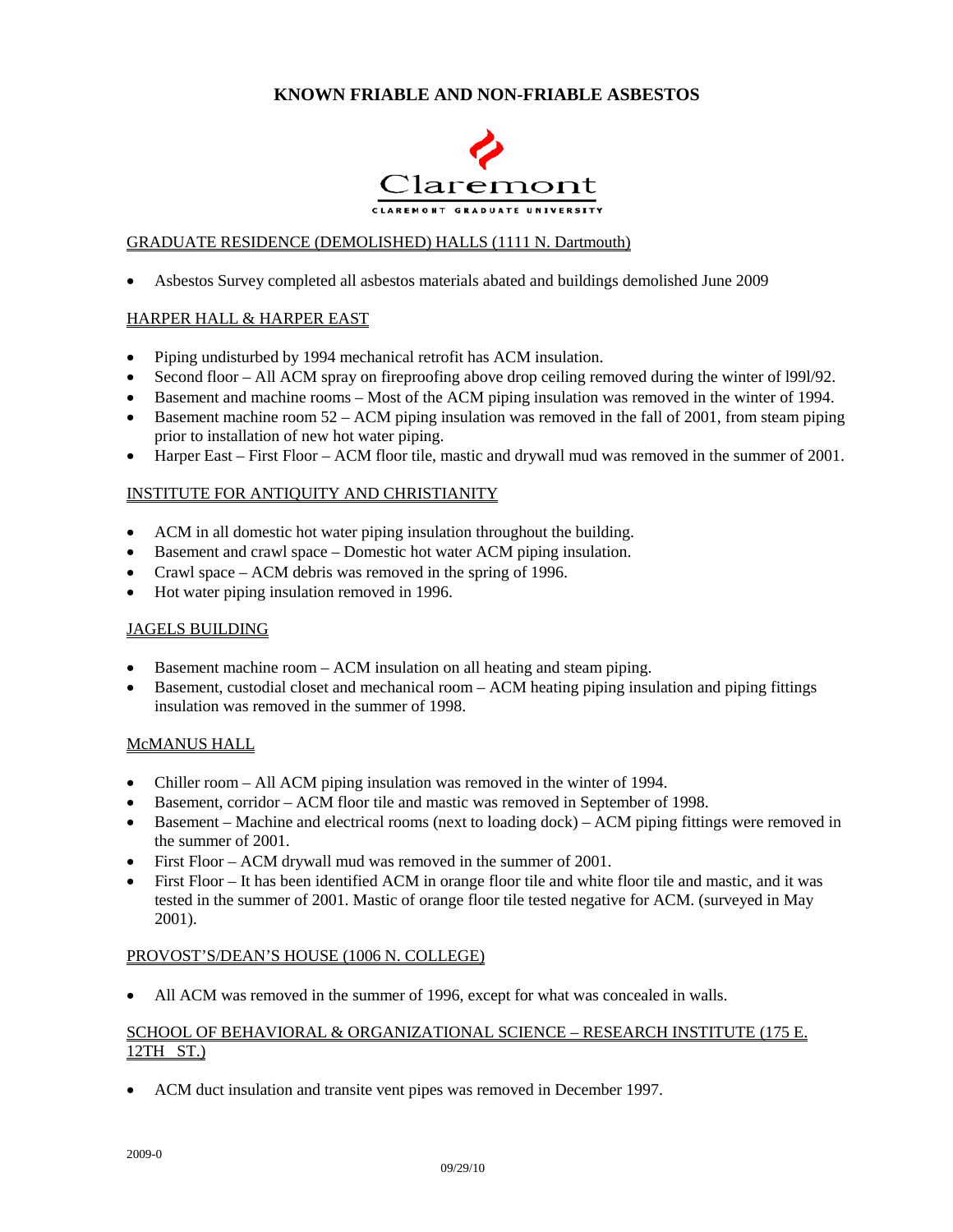## GGU SMALL STRUCTURES (HOUSES)

- 1102 College Ave Asbestos survey completed all asbestos materials abated August 2008
- 135 E 12th St Asbestos Survey completed no asbestos materials in building
- 141 E 12th St Asbestos Survey completed all asbestos materials abated September 2008
- 145/147 E 12th St
- Asbestos Survey completed all asbestos materials abated September 2008
- 160 E Foothill Blvd Asbestos Survey completed all asbestos materials abated June 2009

## NO ACM FOUND IN THE FOLLOWING BUILDINGS:

- Academic Computing Building
- Art Building
- Arts and Humanities-Faculty & Administration –121 East Tenth Street:
- Blaisdell House
- Burkle Family Building
- CGU Academic & Administrative Offices 1263 North Dartmouth Ave.
- CGU Resident Apartment Buildings
- CGU Facilities 1017 N. Dartmouth Ave.
- Humanities Faculty-Blaisdell House 143 East Tenth Street:
- Humanities Resource Center 131 East Tenth Street:
- Institute for Signifying Scriptures School of Religion 1017 N. Dartmouth Ave.
- John Stauffer Hall of Learning.
- President's House 709 Harvard Ave.
- School of Behavioral and Organizational Sciences Research Institutes  $-175$  East  $12<sup>th</sup>$ Street & 1217 N. Dartmouth Ave.
- School of Educational Studies Research Offices 1237 N. Dartmouth Ave.
- School of Mathematical Sciences (North) 736 North College Ave.
- School of Mathematical Sciences (South) 710 North College Ave.
- Stone Library 740 North College Ave.
- Provost House 207 W Sixth Street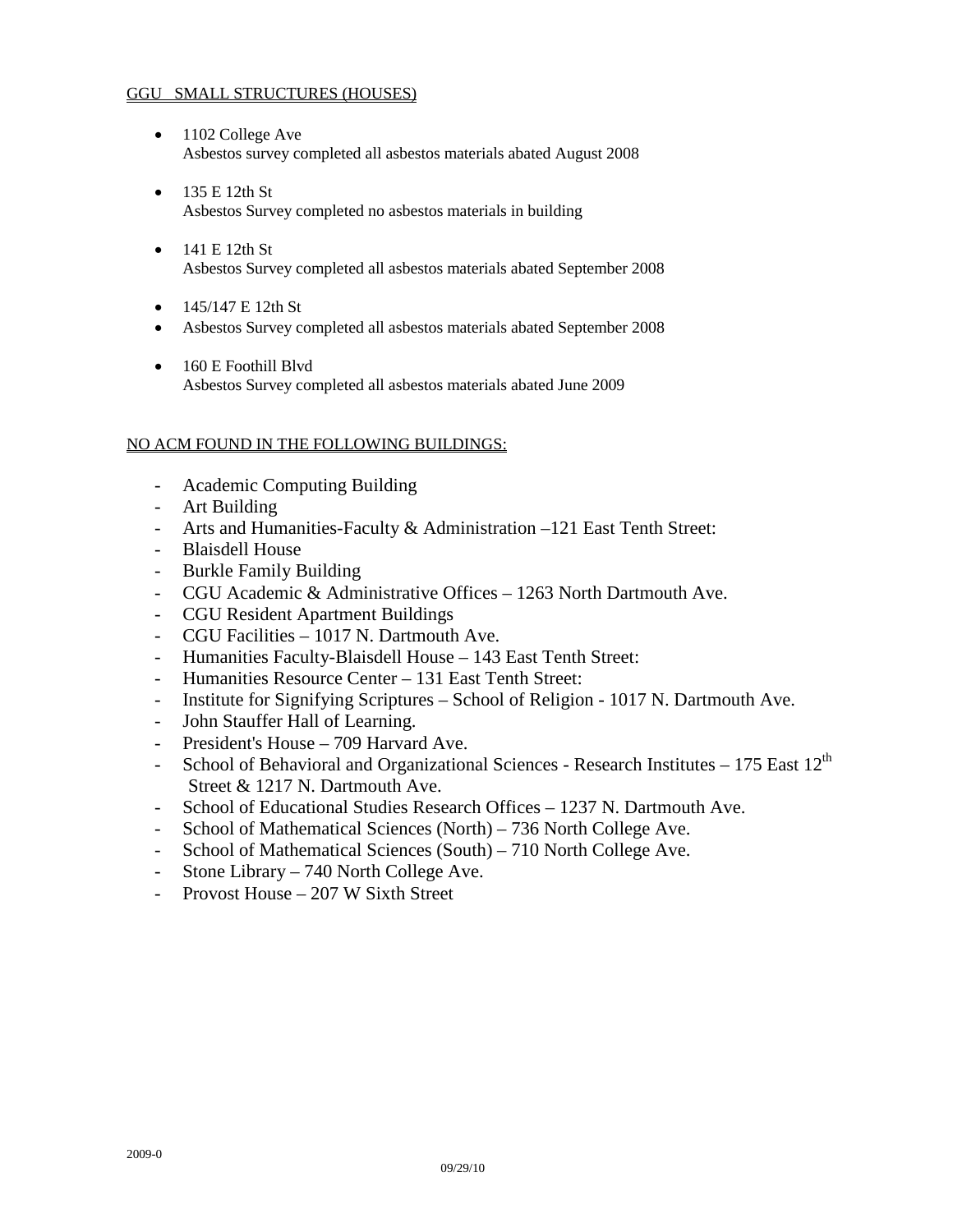

Member of The Claremont Colleges

## ADAMS HALL

All ACM removed in the summer of 1999, except for what was concealed in walls.

## ADMISSION OFFICE AND GUEST HOUSE

• Lobby – ACM in sprayed-on acoustical ceiling.

## **APPLEBY**

- All ACM transite piping, piping insulation concealed in walls was removed in the summer of 2003.
- Crawl space underneath the building All ACM dirt was removed or encapsulated in slurry in the summer of 2003.

## AUEN HALL

- Roof ACM Domestic and heating hot water piping insulation removed and replaced in the summer of 2005.
- Second floor, Laundry Room ACM domestic hot water piping insulation.
- All floors ACM domestic hot water pipe elbows insulation.
- Eight floor ACM piping insulation on fire main above the ceiling.
- All ACMs removed in the summer of 2008.

## BAUER CENTER NORTH

- ACM in all piping insulation and on piping elbows, including basement.
- First, second  $&$  third floors Structural steel supports are fire protected with ACM. In general, the spaces above drop and hard ceilings are return air plenums with direct exposure to fireproofing.
- First and second floors ACM in sprayed-on acoustical ceilings.
- Founders' Room ACM ceiling acoustics on plaster removed in January 1998.
- ACM fire proofing material above main stairway in the attic space was encapsulated in the summer of 1999.
- North East Lobby Area First Floor Ceiling Acoustics with ACM was removed in March 2001.
- Roof Air Handlers ACM piping insulation was removed from hot and chilled water lines in August 2002.
- Second Floor Drywall & drywall mud at rooms 320 & 322 tested. None ACM detected, October 2004.
- ACM ir sample analysis for ACMs performed in  $2<sup>nd</sup>$  floor area in March 2008. Air levels are below EPA re-occupancy level.
- PCM air sample analysis for ACMs performed October 2007 in second floor conference room. Air levels are below EPA criteria standard levels.

#### BAUER CENTER SOUTH

- ACM in all insulation on piping elbows, including basement.
- Structural steel supports were fire protected with ACM. ACM was sprayed-on acoustical ceilings throughout first and second floors. ACM spray-on fireproofing material on structural beams and over sprayed material on adjacent walls of the center core, attic of Forum Room, Mary Pickford Auditorium, Classrooms B-21 through 25, and Classrooms B-31 through B-36, and the ceiling of the second floor in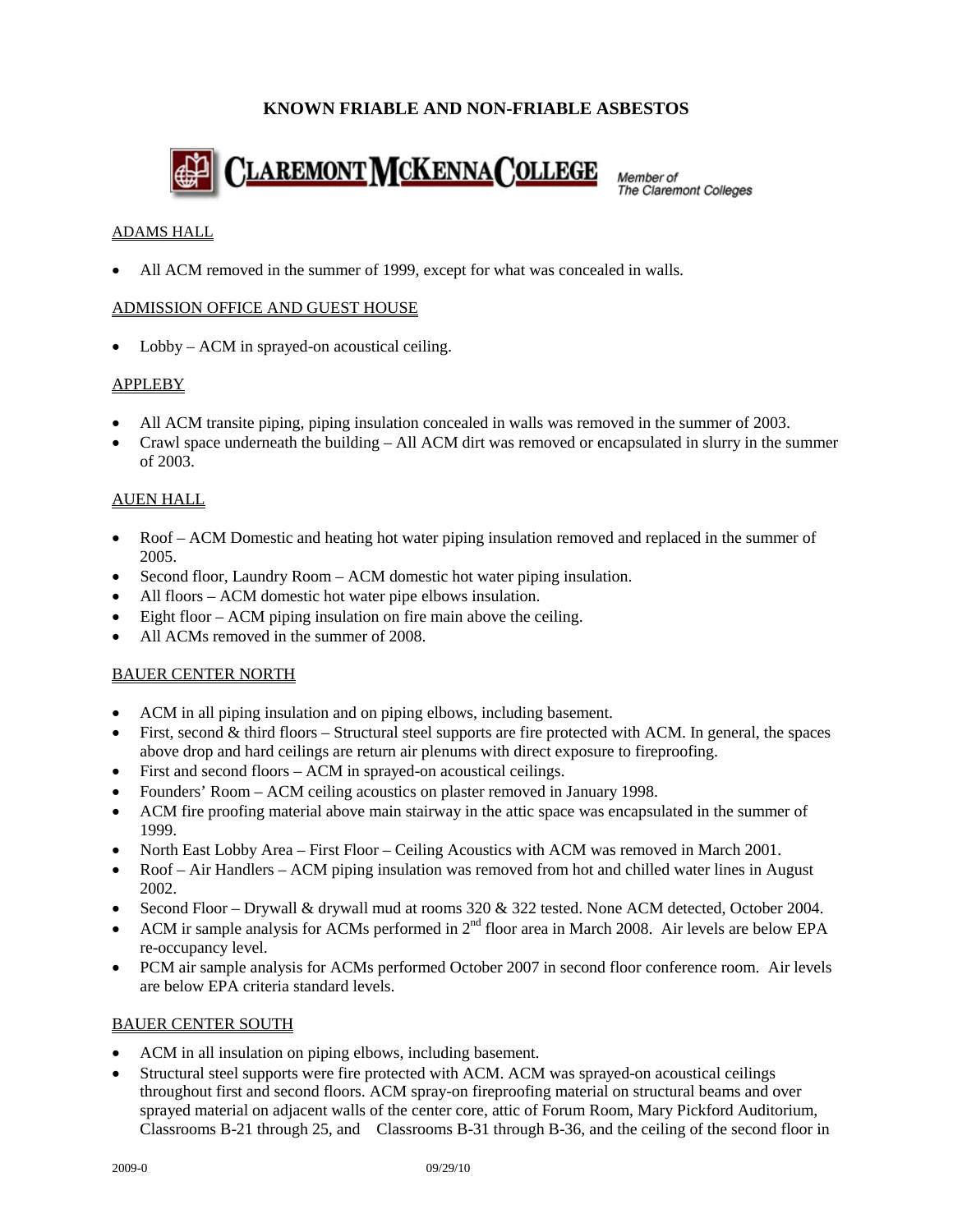the Mechanical Room was removed in the summer of 2000. All accessible fireproofing was replaced with none ACM fireproofing. Only ACM fireproofing is in inaccessible areas.

- Basement Boiler Room All ACM piping insulation was removed prior to the replacement of boilers in May 2002.
- Roof Air Handler ACM piping insulation was removed from hot and chilled water lines in August 2002.

## BECKETT HALL

• First floor – ACM in piping insulation in closet inside the Study Room.

## BERGER HALL

- ACM insulation on piping elbows, including the basement Machine Room and in all three tunnels in the basement. Summer of 1996: ACM piping insulation was removed from the basement Machine Room and Storage Area; and ACM floor tile from the Lounge, Lounge entrance and the Kitchenette. Basement – West tunnel – ACM fittings and pipe hangers insulation of steam, condensate and domestic hot water piping was removed in the summer of 2001. Only remaining ACM piping insulation is concealed in walls or inaccessible areas.
- Northwest Room,  $2<sup>nd</sup>$  floor Removed ACM floor tile in the fall of 1996.

## BOSWELL HALL

- All ACM transite piping and piping insulation concealed in walls was removed in the summer of 2003.
- All ACM dirt was removed or encapsulated in slurry in the crawl space underneath the building in the summer of 2003.

## COLLINS HALL

• Crawl spaces – ACM hot water piping insulation.

## DUCEY GYMNASIUM

- ACM in all insulation on domestic hot water piping elbows throughout building.
- ACM roofing sealer from roof penetrations and seams was removed in the summer of 1995.
- Second Floor Climbing rock area above main Gym. ACM floor tile and mastic. Loose floor tile pieces were removed in spring of 2002.

#### FAWCETT HALL

- Roof ACM Domestic and heating hot water piping insulation removed and replaced in the summer of 2005.
- Second Floor, Laundry Room ACM domestic hot water pipe elbows insulation.
- All floors ACM domestic hot water pipe elbows insulation.
- Eighth Floor ACM piping insulation on fire main above the ceiling.
- All ACMs removed in the summer of 2008.

## GREEN HALL

- All ACM transite piping, piping insulation concealed in walls was removed in the summer of 2003.
- All ACM dirt was removed or encapsulated in slurry in the crawl space underneath the building in the summer of 2003.

## INTERNATIONAL PLACE

• Air Handler Room, above International Place – ACM piping elbows insulation.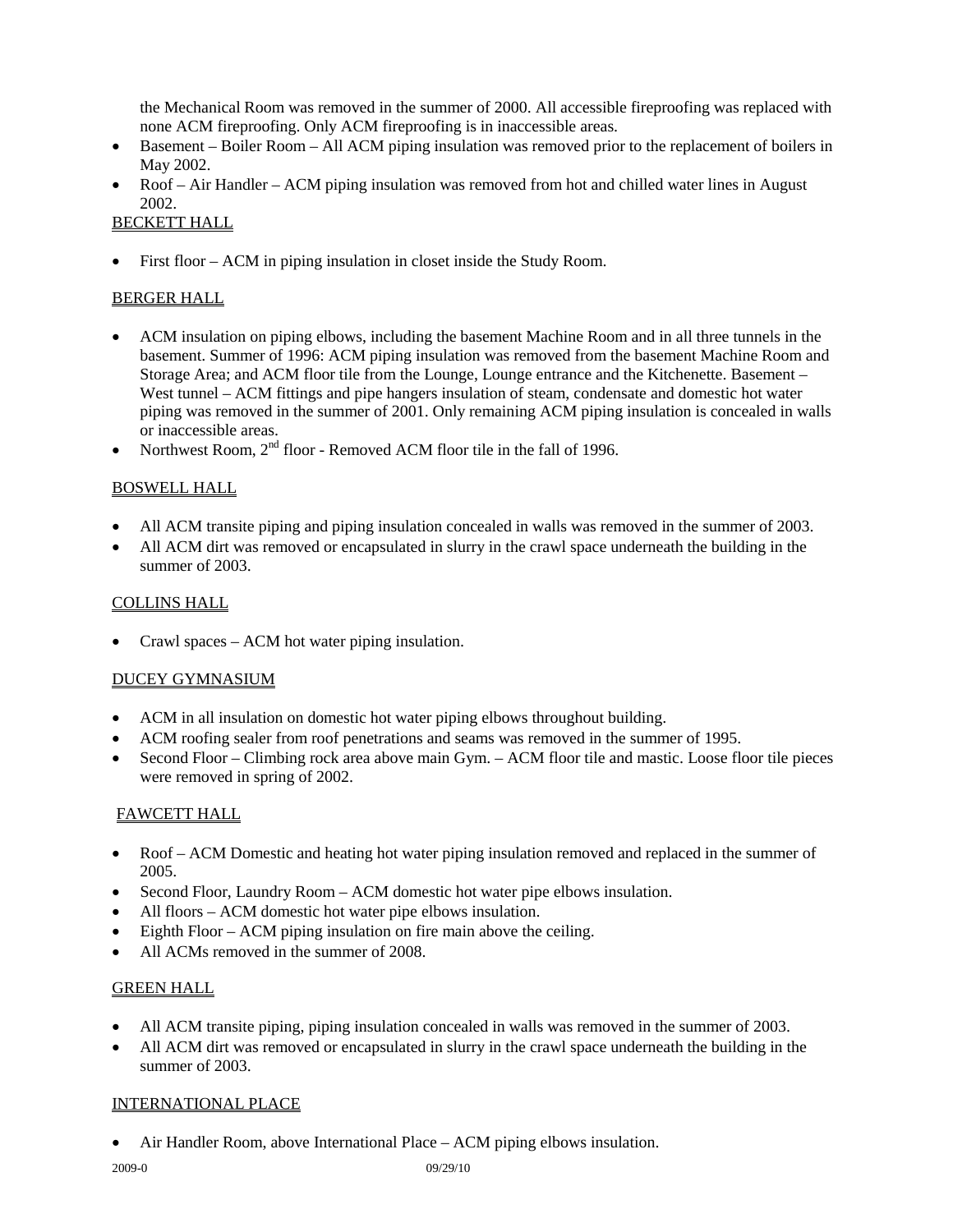#### MARKS HALL

• All ACM was removed in the summer of 1999, except that concealed in walls and roofing mastic.

## PHILLIPS HALL

- ACM in all steam and condensate piping elbows insulation.
- Lounge entrance and Kitchenette ACM floor tile was removed during the summer of 1996.
- Machine Room Last section of ACM piping insulation was removed in the summer of 2001.
- Basement Southwest tunnel ACM fitting insulation was removed in the summer of 2001.

#### PITZER HALL

• DEMOLISHED 2009

## WOHLFORD HALL

- ACM transite piping and piping insulation in walls was removed in the summer of 2003.
- ACM dirt was removed or encapsulated in slurry in the crawl space underneath the building in the summer of 2003.

#### 256 N MILLS HOUSE

- Roof ACM roof penetrations mastic was removed in the summer of 2003.
- Basement ACM duct insulation from heating ducts was removed in the summer of 2003.

#### NO ACM FOUND IN THE FOLLOWING BUILDINGS:

| <b>Axelrood Aquatics Center</b>            | <b>Beckett Apartments</b>   |
|--------------------------------------------|-----------------------------|
| Benson Hall (ACM abated in Spring of 1997) | <b>Boswell Hall</b>         |
| <b>CMC</b> Apartments                      | <b>Emett Student Center</b> |
| Children's School                          | Heggblade Center            |
| <b>Keck Science Center</b>                 | Mills Ave. Offices          |
| McKenna Auditorium                         | Marian Miner Cook Athenaeum |
| Roberts Hall North & South                 | Office of Development       |
| Seaman Hall                                | <b>Stark Residence Hall</b> |
| 400 Claremont Boulevard                    | <b>Story House</b>          |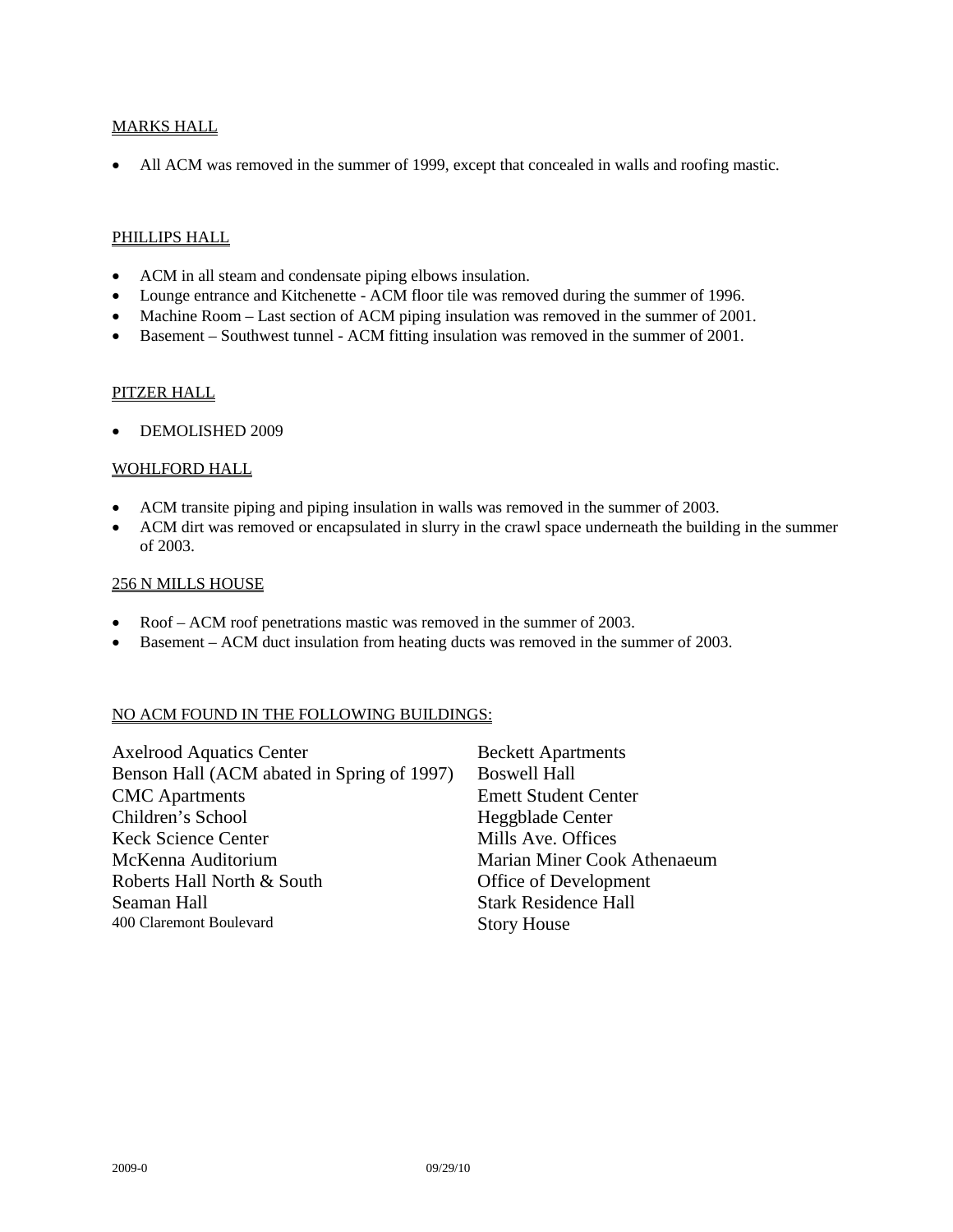

## BERNARD FIELD STATION (OLD INFIRMARY BUILDING)

- ACM insulation on equipment and piping elbows.
- ACM acoustic ceiling in hallways and roofing tar (surveyed in March 2001).
- Attic and building walls ACM hot water piping insulation (surveyed in March 2001).
- Basement ACM heating exhaust (surveyed in March 2001).

#### HONNOLD LIBRARY

- All Floors ACM floor tile, base and mastic was removed in June 2000, except for remaining ACM floor tile under some book stacks in center area of the third floor, telephone/communications closet on the third floor, and that concealed in walls.
- All Floors ACM steam, heating and domestic hot water insulation was removed in June 2000, except that concealed in walls.

#### HUNTLEY BOOKSTORE

- Basement ACM 9 X 9 floor tile and mastic (surveyed in May 2004).
- ACM pipe insulation and pipe insulation fittings (surveyed in May 2004).
- First Floor All floor tile and mastic removed June 2007

#### McALISTER RELIGIOUS CENTER

- Basement Area and Mechanical rooms ACM pipe insulation and Aircell pipe insulation and pipe insulation fittings removed in May 1998.
- Basement ACM floor tile from sewer ejection room and a section of adjacent hallway was removed in the summer of 2000.

#### PENDLETON BUSINESS BUILDING

- Heating system-piping elbows, including the Machine Room and the Boiler Room, have ACM insulation.
- Copy room contains 9x9 floor tile encapsulated under carpet.

#### NO ACM FOUND IN THE FOLLOWING BUILDINGS:

Central Facilities Services Building. Facilities Office Dartmouth House (former Monsour Counseling Center - Surveyed in May 2004) New Library Addition & Seeley Mudd Library Campus Safety office. Tranquada Student Services Center. Electric Substation. Telephone Office Building. OBSA – 139  $\&$  1391/2 East 7<sup>th</sup> Street.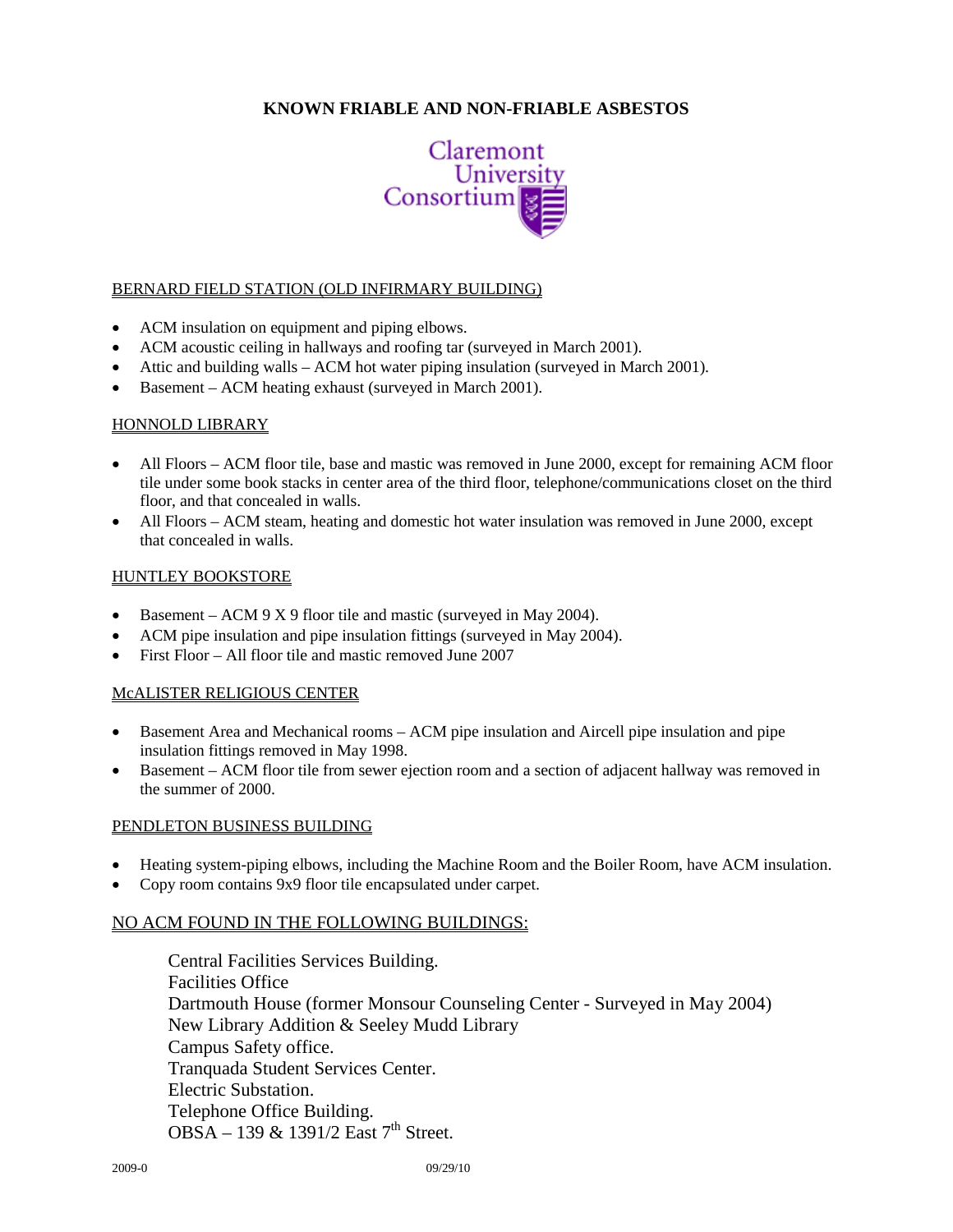

#### GALILEO HALL

ACM structural steel fireproofing.

## JACOBS SCIENCE CENTER

- ACM Insulation on piping elbows throughout the building, including piping above dropped ceiling.
- Structural steel fireproofed with ACM.
- ACM Structural steel fireproofing in the hallway of Jacobs's basement was removed in April 1997.
- Mechanical Room /Chiller ACM pipe insulation and fittings were removed in January 1998.

#### KINGSTON HALL

- Basement Boiler Room ACM insulation of boiler stack was removed in the winter of 1994.
- Heating and chilled water piping elbows throughout the building are insulated with ACM.
- Removal of the piping insulation in the basement April 2009.

## LIBRA PROJECT (Galileo Hall, W. M. Keck Laboratories)

- ACM in all insulation on piping elbows in Chiller Room, and throughout the building.
- Boiler Room All ACM insulation was removed from the room in the summer of 2002.
- Basement ACM in all doors.
- Chillers ACM piping insulation was removed in August 1996.
- Keck Room SB30 ACM not found in floor tile and mastic on November 13, 2003.
- Local pipe insulation abated for valve maintenance June and July 2007

## MARKS RESIDENCE HALL

- ACM insulation on piping elbows.
- ACM in transite wall panels below the windows removed throughout the building in August 2001.
- Basement ACM piping insulation removed from storage tank to heat exchanger, and ACM heat exchanger insulation was removed in the fall of 2002.

#### EAST/MILDRED E. MUDD RESIDENCE HALL

- ACM in all insulated piping throughout the building.
- ACM in transite wall panels below the windows throughout the building.
- Basement Boiler Room All ACM insulation was removed from the room in the summer of 2002.
- Roof, mechanical room and building crawl space inspected and samples taken April 2008 prior to building renovation.

#### NORTH RESIDENCE HALL

- ACM in transite wall panels below the windows throughout the building.
- Steam tunnels ACM piping insulation-Removed June, 2009.
- Basement Boiler Room All ACM insulation was removed from the room in the summer of 2002.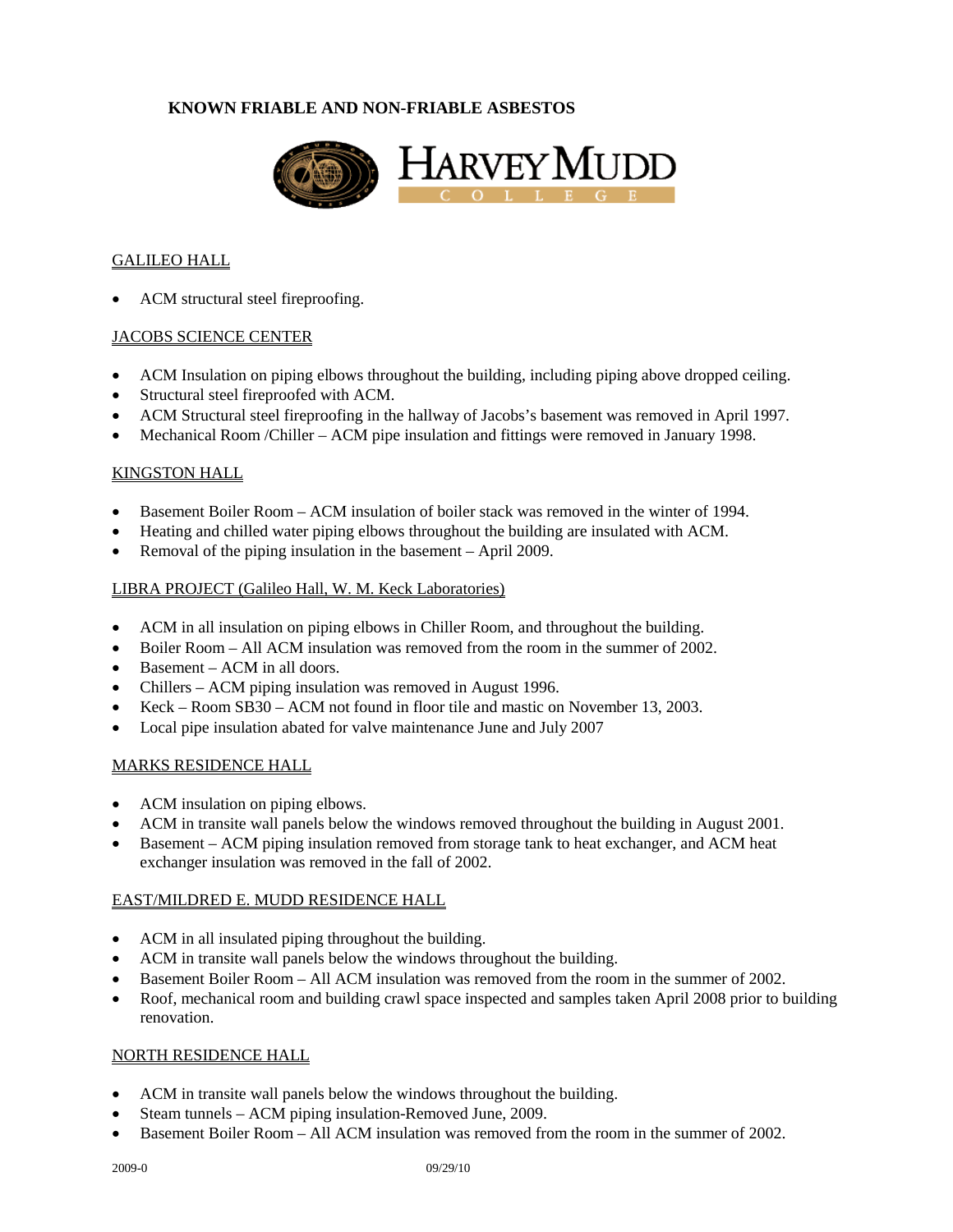• All piping in the tunnels, partial abatement of the cold water pipes in the walls. – June, 2009

## PARSONS ENGINEERING BUILDING

- ACM in all doors in the basement and second floor.
- ACM heating and cooling piping insulation throughout the building.
- All ACM floor tile mastic was removed from the basement in the summer of 1995. The first and second floors were removed during the summer of 1996.
- ACM floor tile and mastic from Rooms B03 and B23 were removed in the winter of 1996.
- Penthouse ACM piping fittings insulation was removed in July 1996.
- ACM fireproofing above ceiling (structural steel fireproofing,

## PLATT CAMPUS CENTER

- Basement Mechanical room ACM in boiler stack insulation and all piping and piping elbows insulation.
- Basement ACM floor tiles in hallway near mechanical room. Surveyed November 2003.
- Throughout the building ACM in all piping and piping elbows insulation.
- Structural steel in the attic and throughout the building is fire proofed with ACM.
- ACM air ducting.

## SPRAGUE MEMORIAL LIBRARY

- ACM in all insulation on piping elbows throughout the building.
- $4<sup>th</sup>$  Floor Fireproofing tested. None ACM detected, April 2005

## THOMAS-GARRET HALL

- ACM in all floor tile and mastic throughout the building.
- ACM floor tile and mastic was removed from Classroom 101 in the summer of 2002.

## WEST HALL

- ACM in transite wall panels below the windows throughout the building.
- ACM in all piping and piping elbows insulation throughout the building. In 2006
- All pipe insulation removed from HHW and DHW lines from the basement and tunnels in June and July 2007,
- Thermal system insulation (TSI) located in crawlspace tunnels removed May 2007.

## NO ACM FOUND IN THE FOLLOWING BUILDINGS:

- Atwood Residence Hall
- Beckman Hall
- Case Residence Hall
- Hoch-Shanahan Dining Commons.
- F. W. Olin Science Center.
- Foothill Apartments (demolished in July 2003)
- Garrett House (former President's House)
- Linde Activities Center.
- Linde Residence Hall.
- Sontag Residence Hall.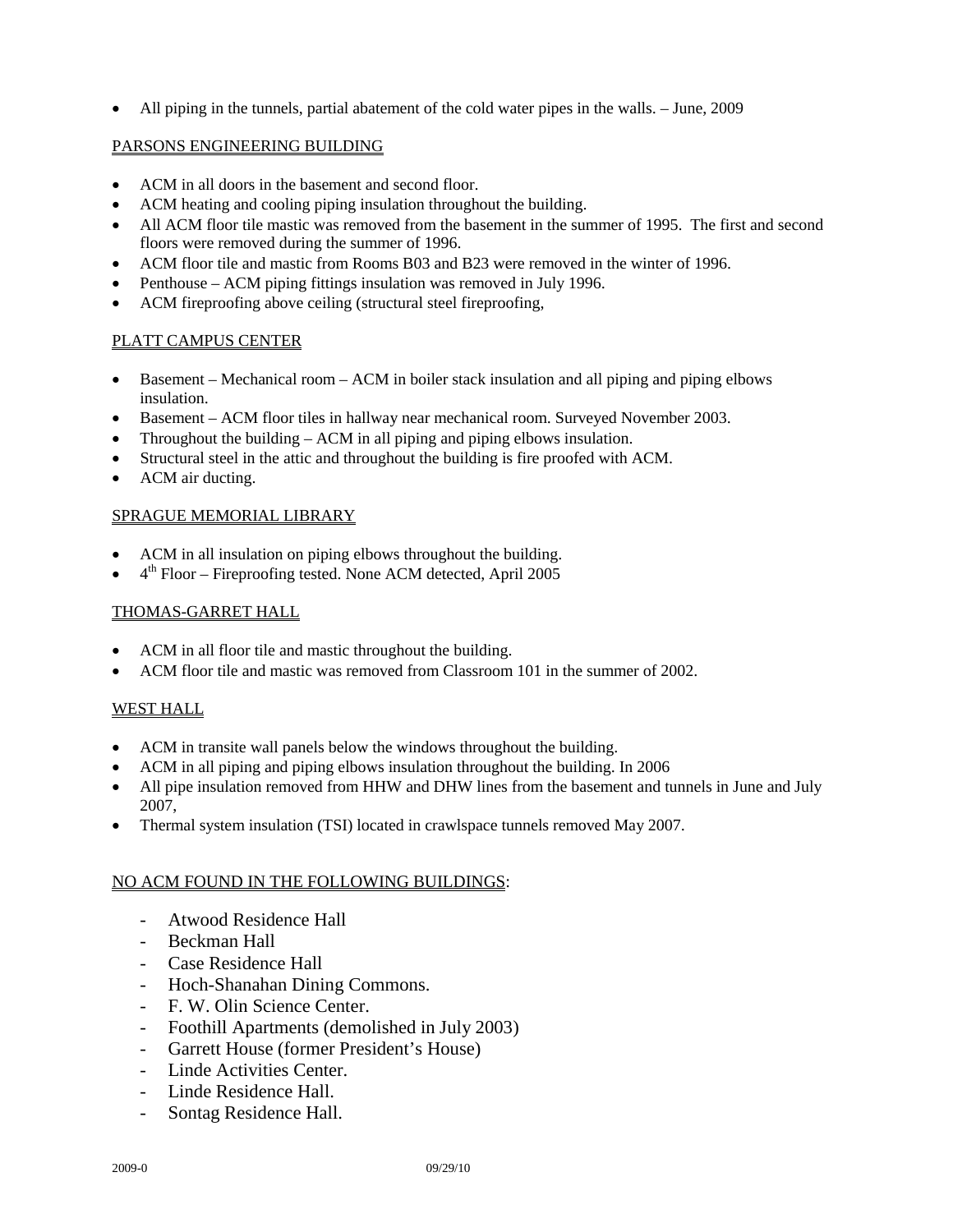

## AVERY HALL

- ACM is present in the fireproofing in the enclosed area above the ceiling of the auditorium and is contained in piping insulation and floor tile in various areas of the building.
- Auditorium's acoustical ACM ceiling was removed in the summer of 1995.
- Roof, Air Handler & Electric Room ACM piping insulation was removed in June 2002.
- ACM floor tile and mastic was removed on the stairs and landings and in various rooms throughout the building in June 2002.
- ACM floor tile and mastic was removed on eight separate stair landings in August 2002.
- Various ACM removed in 2009:
	- Entrance / Restroom Area Basement Removed 9" Floor Tile/ Mastic 100 % complete
	- Sound Booth Removed SAAC 50 sq.ft . on 5/21 plus 40 sq.ft. on
	- Backstage AV Offices/Rooms Removed floor tile/mastic and 1% WBJC wall assemblies 5/27/09
	- Removed TSI
	- Janitor's Closet Removed limited quantity of Wall Board/Joint Compound from walls
	- Second Floor Office Removed Wall Board & Joint Compound 1,500 sq. ft.
	- Breezeway and Rooftop Removed all 3D mastic from breezeway and roof duct 20 sq.ft. from breezeway and 5 sq.ft. from duct; Built roof - 150 sq. ft. abated.

#### BERNARD

- ACM is contained in piping insulation and floor tile in various areas of the building.
- Roof, Air Handler ACM piping insulation was removed in August 1999.
- ACM floor tile and mastic was removed in Computer Room 105 in August 2001.

#### **FLETCHER**

- ACM is contained in piping insulation and floor tile in various areas of the building.
- Roof, Air Handler ACM piping insulation was removed in August 1999.

#### HOLDEN HALL

- ACM in all insulation on piping elbows, including the basement Boiler Room and steam tunnels and is contained in floor tile in various areas of the building.
- ACM. 9" VAT on some floors was removed in 1999.
- Mechanical Room, northeast side ACM pipe fittings insulation was removed in December 2000.
- Mechanical Room ACM boiler breaching, tank and pipefittings insulation was removed in May 2001.
- Various areas of the building ACM floor tile and mastic was removed in May 2001.
- First floor K wing, kitchen ACM floor tile and mastic removed in July 2003.
- Basement, room B-3 ACM floor tile and mastic removed in February 2004.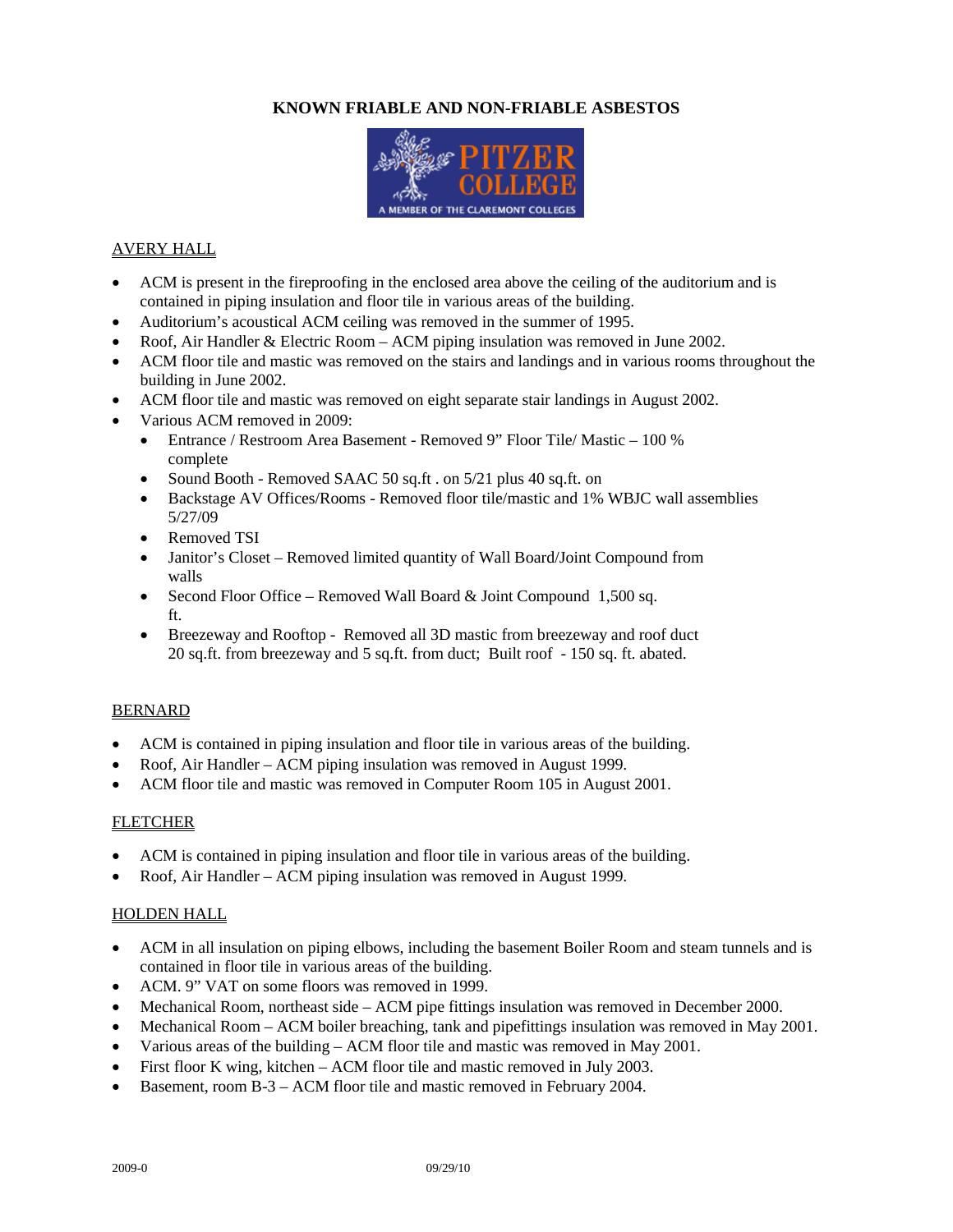## MEAD HALL

- ACM is contained in piping insulation and floor tile in various areas of the building.
- Basement hallways ACM floor tile and mastic was removed in August 1999.
- Basement chiller room ACM piping insulation was removed in the summer of 1999.
- First floor air handler ACM piping insulation was removed in the summer of 1999.
- First floor, apartment  $X ACM$  piping insulation was removed in the summer of 1999.
- Basement Boiler Room ACM elbows insulation from heating hot water system was removed in September 1999.
- Basement Boiler Room ACM boiler breaching and insulation around two boilers stacks (from boiler to wall), hot water tank, pipe insulation, and pipe fittings were removed in June 2000.
- ACM floor tile and mastic was removed in January 2000 from corridor, stair landing, laundry, restrooms and storage rooms.
- Laundry Room ACM floor tile and mastic, and pipefittings insulation was removed in August 2000.

## McCONNELL CENTER

- ACM is contained in piping insulation and floor tile in various areas of the building.
- ACM 9" VAT on stairs from lobby removed in 1995.
- Basement, Boiler Room ACM feed water piping elbows insulation was removed in the summer of 1999.
- Basement, Boiler Room ACM piping fittings and boiler insulation around two boiler stacks were removed in October 1999.
- Upper and lower Mechanical Rooms and Chiller Room ACM pipe insulation from elbows, fittings and saddle supports were removed in January 2000.
- West end of the East Studio Room and east end of Ceramics Room ACM floor tile and mastic was removed in January 2000.
- Room 104 ACM floor tile and mastic was removed in April 2003.
- Room 118 ACM removed in July 2007

## ONTARIO HOUSE

- Kitchen ACM linoleum flooring, surveyed in July 2006.
- Basement ACM heating duct insulation, surveyed in July 2006.
- Basement ACM mixing box insulation tape, surveyed in July 2006.

## PRESIDENT'S HOUSE

- ACM Kitchen linoleum and floor tile was removed in June 2002.
- No ACM found, surveyed in July 2006

## OLD SANBORN HALL

All ACMs removed and building demolished in the summer of 2008.

## SCOTT HALL

- ACM is contained in piping insulation and floor tile in various areas of the building.
- ACM in all insulation on piping elbows, including basement.
- Machine room, air conditioning equipment ACM piping insulation was removed in May 1999.
- Boiler room ACM boiler stack and piping insulation was removed in May 1999.
- First and second floor, north hallways ACM floor tile and mastic was removed in January 2000.
- Second floor office 201 ACM floor tile and mastic was removed in July 2004.

## NO ACM FOUND IN THE FOLLOWING BUILDINGS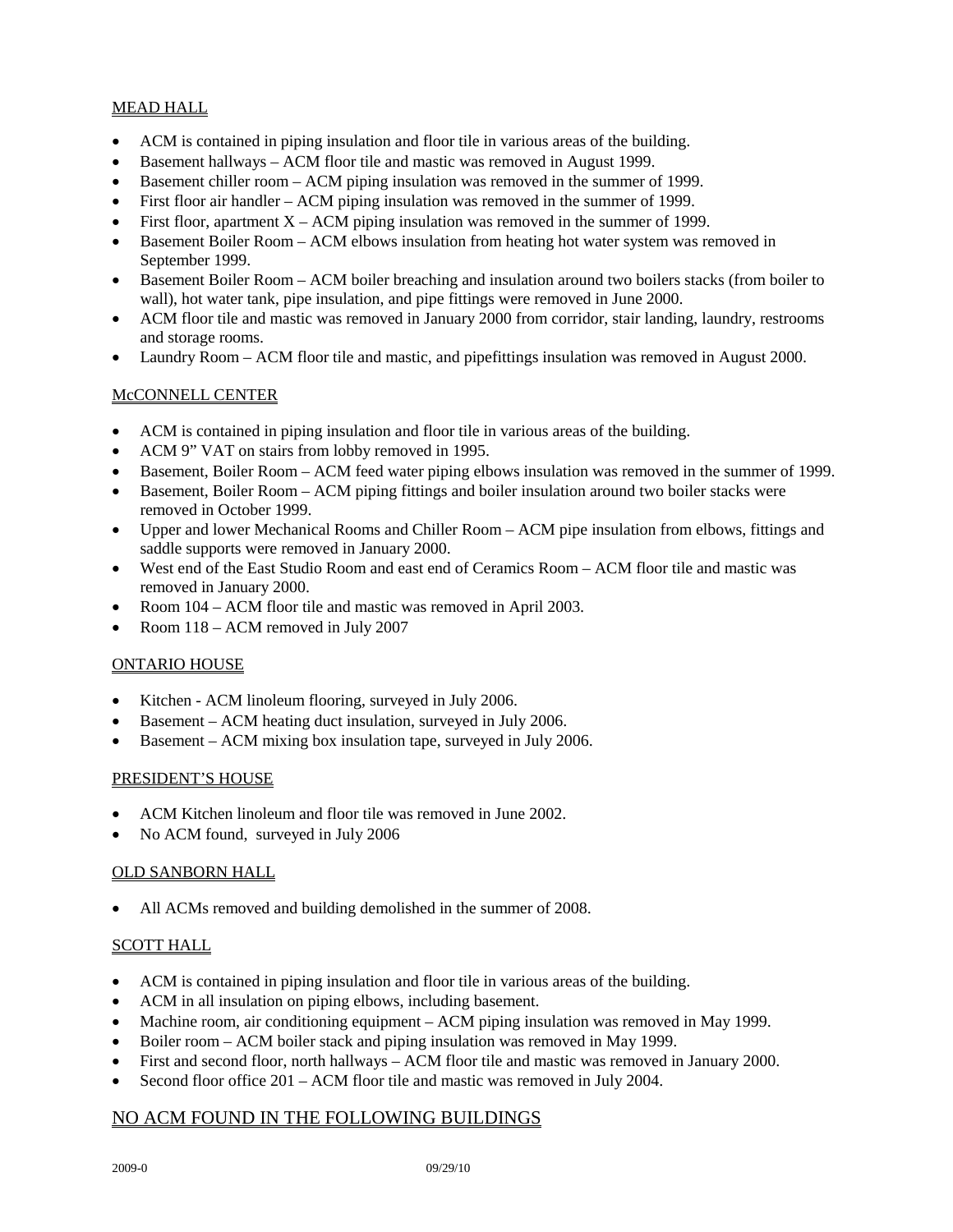Broad Center Broad Hall Gold Student Center Grove House Keck Joint Science Center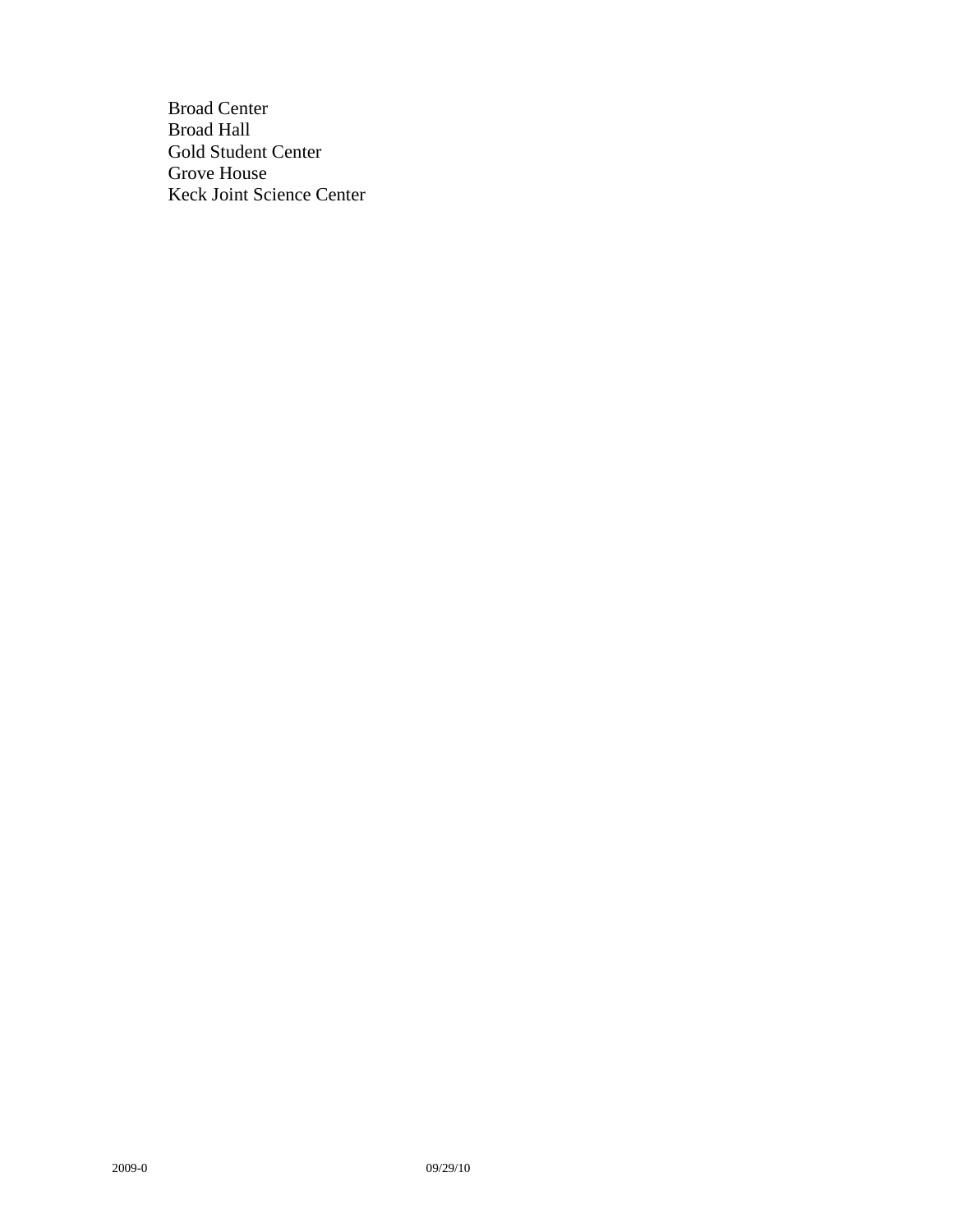## POMONA COLLEGE

## **Note: Information current as of August 2001. No updated information has been provided for this report – 2009**

#### BLAISDELL HALL

- The hot water storage tank and insulation on piping have ACM.
- The basement hallways and various rooms of the basement and Mechanical Room with ACM pipe insulation fittings and ACM tank insulation was removed in June 1998.
- Completed removal of all accessible ACM pipe insulation from attic and basement in the summer of 2001.

#### BRACKETT OBSERVATORY

- ACM in roofing mastic.
- ACM floor tile and floor tile mastic was removed in the summer of 2000.

## BRIDGES AUDITORIUM *(Building conveyed from CUC to Pomona College in 2007)*

- ACM in all piping and equipment insulation.
- ACM roof penetration mastic (surveyed in May 2003) removed in January 2004.
- ACM roofing material at Dome only (surveyed May 2003) removed in January 2004.
- ACM roofing patch (Henry's type) (surveyed in May 2003) removed in January 2004.

#### BRIDGES HALL OF MUSIC AND LeBUS COURT

- Basement and first floor ACM insulation on piping elbows.
- ACM piping insulation from Basement machine room was removed in the summer of 2000.

## CARNEGIE BUILDING

- ACM was removed from all air conditioners and machine rooms in the summer of l99l.
- All ACM was removed in the summer of 1997, except for that concealed in walls.

#### CLARK I

- Basement crawl space Cleaned up in August 1998.
- Basement crawl space & tunnel ACM piping insulation of steam and condensate was removed in the summer of 2001.
- No ACM in building except for that concealed in walls.

#### CLARK III

Basement crawl space  $\&$  tunnel – ACM steam and condensate-piping insulation was removed in the summer of 2001.

#### CLARK V

• Overhead steam piping in the basement is insulated with ACM.

#### CROOKSHANK HALL

2009-0 09/29/10 • All steam piping, including attic piping is insulated with ACM.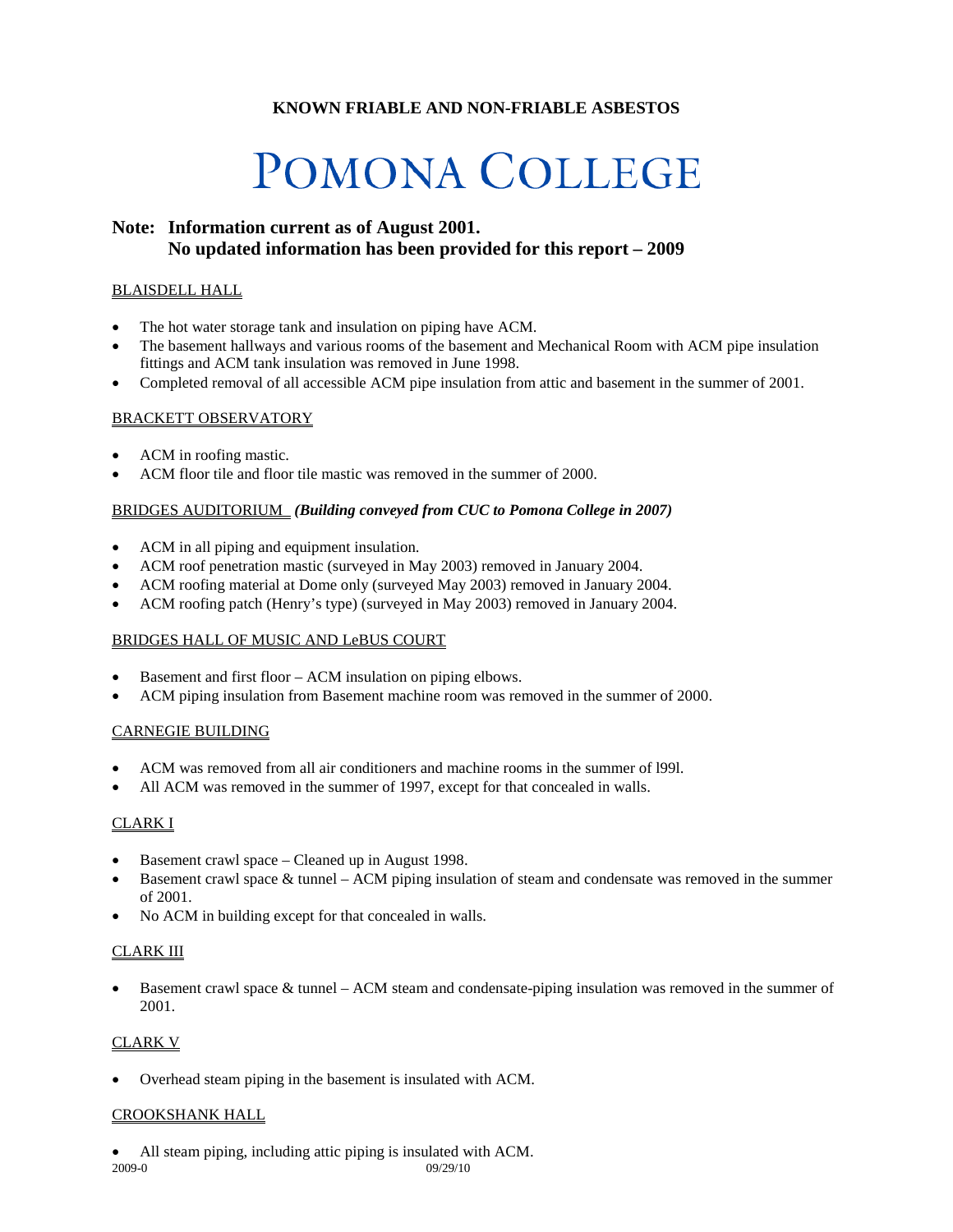• Removed ACM floor tile and floor mastic from Room 11 in July 1998.

## COOK HOUSE – FACULTY RESIDENCE (119 N COLLEGE AVE.)

• All abandoned piping and steam lines are insulated with ACM.

#### EDMUNDS STUDENT UNION

- All ACM was removed in the summer and fall of 1997.
- Ballroom ACM acoustical ceiling was removed in the spring of 1999.

## FRARY DINING HALL

- ACM in all insulation on piping in the main steam line tunnel.
- ACM in the abandoned steam line to Clark Hall III.

## GIBSON HALL

- ACM linoleum was removed from the computer rooms in the summer of 2000.
- ACM linoleum in the storage area at first floor.

## HARWOOD COURT

• ACMs in the attic and in some walls.

## KENYON HOUSE

ACM in linoleum in the Copy Room.

## MASON HALL

• Building renovated in 2007. All ACMs removed.

#### MILLIKAN LABORATORY

- Basement ACM insulation of condensate piping elbows, steam line-piping elbows, and chilled water line elbows.
- ACM in all insulation on piping, including the west attic.

#### MONTGOMERY ART BUILDING

- Attic ACM steam pipe insulation to the air handler was removed in the summer of l994.
- ACM in all sprayed on acoustical ceilings that are typical to ceiling in the first floor print room, the west entrance, or the southeast storage area.
- Pottery Room ACM floor tile was removed in the fall of 1996.
- West Gallery & Print/Study ACM floor tile and mastic was removed in the summer of 2000.

## MUDD HALL

- The basement halls and various rooms of the basement and mechanical room ACM pipe insulation, pipefittings, and tank insulation was removed in June 1998.
- Removed ACM pipe insulation from the attic in July 1998.
- Completed removal of all accessible ACM pipe insulation from the attic and basement in the summer of 2000.

## OLDENBORG CENTER

- ACM in all piping elbows insulation including the basement.
	- ACM on fireproofing above drop ceiling.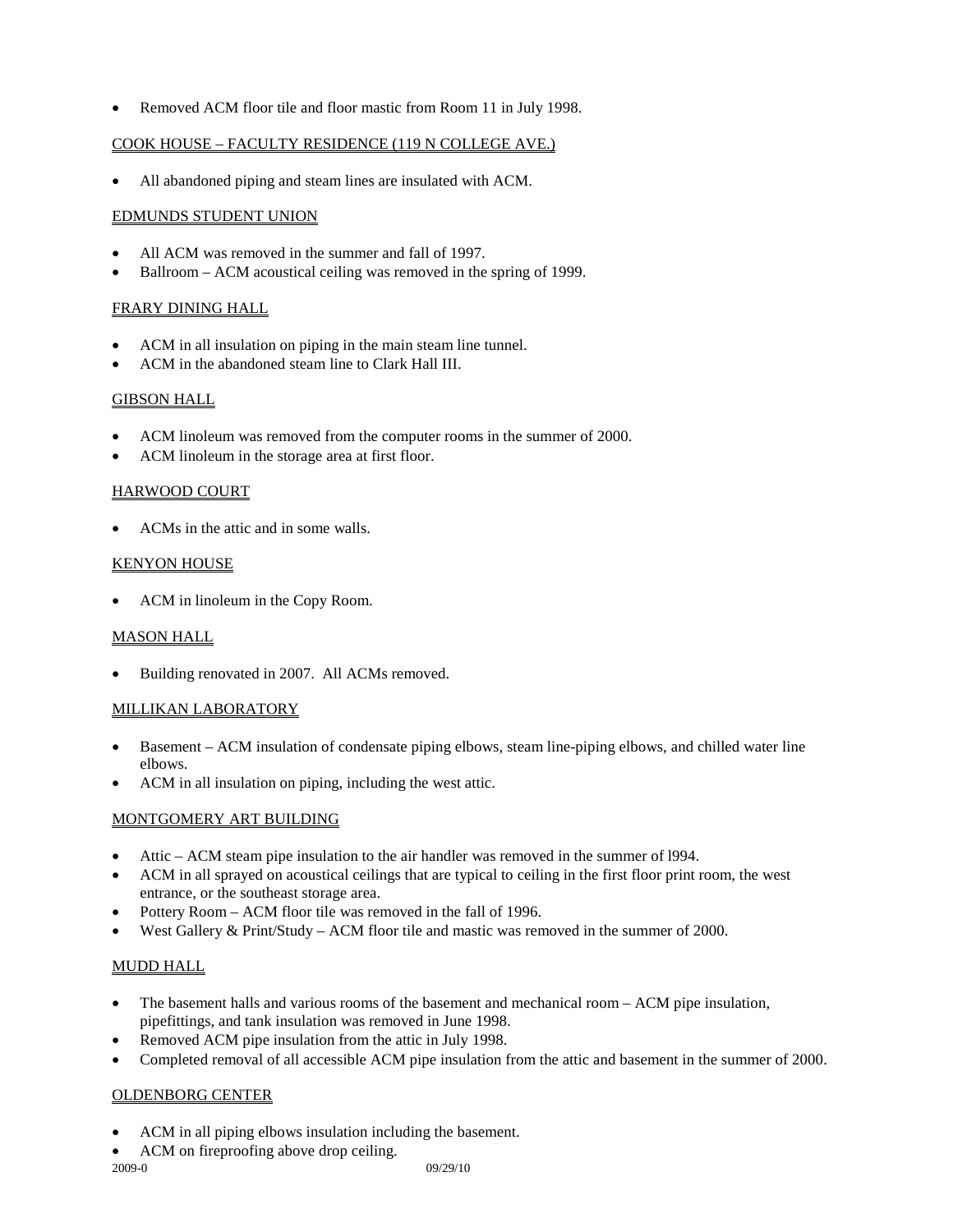- ACM in acoustical ceiling throughout the building.
- Removed ACM acoustical ceiling material, pipe insulation, floor tile, and mastic from corridors, lobbies and Language Lounges in July 1998.

## PENDLETON P. E. CENTER

- Basement, Air Handler ACM in heating system-piping elbows insulation.
- Sump Pump Room, air compressor ACM in piping elbows insulation.
- First floor Mechanical Equipment Room ACM in insulation of chilled water and heating system piping elbows.

## REMBRANDT HALL

- Machine Room Steam and chilled water piping elbows insulation was removed in the summer of l994.
- Shop ACM steam and chilled water piping elbows insulation was removed in the summer of 1995.
- Second floor, South Art Room ACM sprayed on acoustical ceiling.
- Ceramic area ACM floor tile in was removed in the summer of 1996.

## SCIENCE LIBRARY

• ACM in heating system piping elbows insulation, including east Machine Room and roof.

## SEAVER NORTH

All ACM removed in the summer of 2000, except that concealed in exterior walls or floors.

## SEAVER SOUTH

• Building renovated in 2008. All ACMs removed.

#### SUMNER HALL

- Basement and steam tunnel ACM piping insulation.
- There is ACM lying on ground in steam tunnel.
- Attic ACM insulation removed in the spring of 1991.
- ACM in 9" VAT on floors in building.

#### THATCHER MUSIC BUILDING

- ACM in air conditioning piping elbows insulation, including basement.
- All insulated piping elbows in the north Chiller Room on the ground level have ACM insulation.
- KSPY Radio Room ACM floor tile and mastic was removed in the spring of 1997.

## WALKER HALL

- Student Rooms ACM floor tile and mastic was removed in the summer of 1999.
- Walls ACM piping insulation concealed in walls was removed in the summer of 1999.

## WIG HALL

- First floor reception area ACM spray on acoustical ceiling.
- ACM in 9" VAT on floors in building.
- Sprayed on acoustical ceiling and over spraying in first floor lobby and lunch areas, pipe insulation exposed in areas that are accessible, and 9" VAT in selected rooms containing ACM were removed in the summer of l993.
- Basement, bicycle storage room ACM piping elbows insulation was removed in the summer of 1999.

#### DEAN'S HOUSE (156 E 7TH ST)

• Garage (demolished) – ACM roof felt and mastic was removed in August 1998.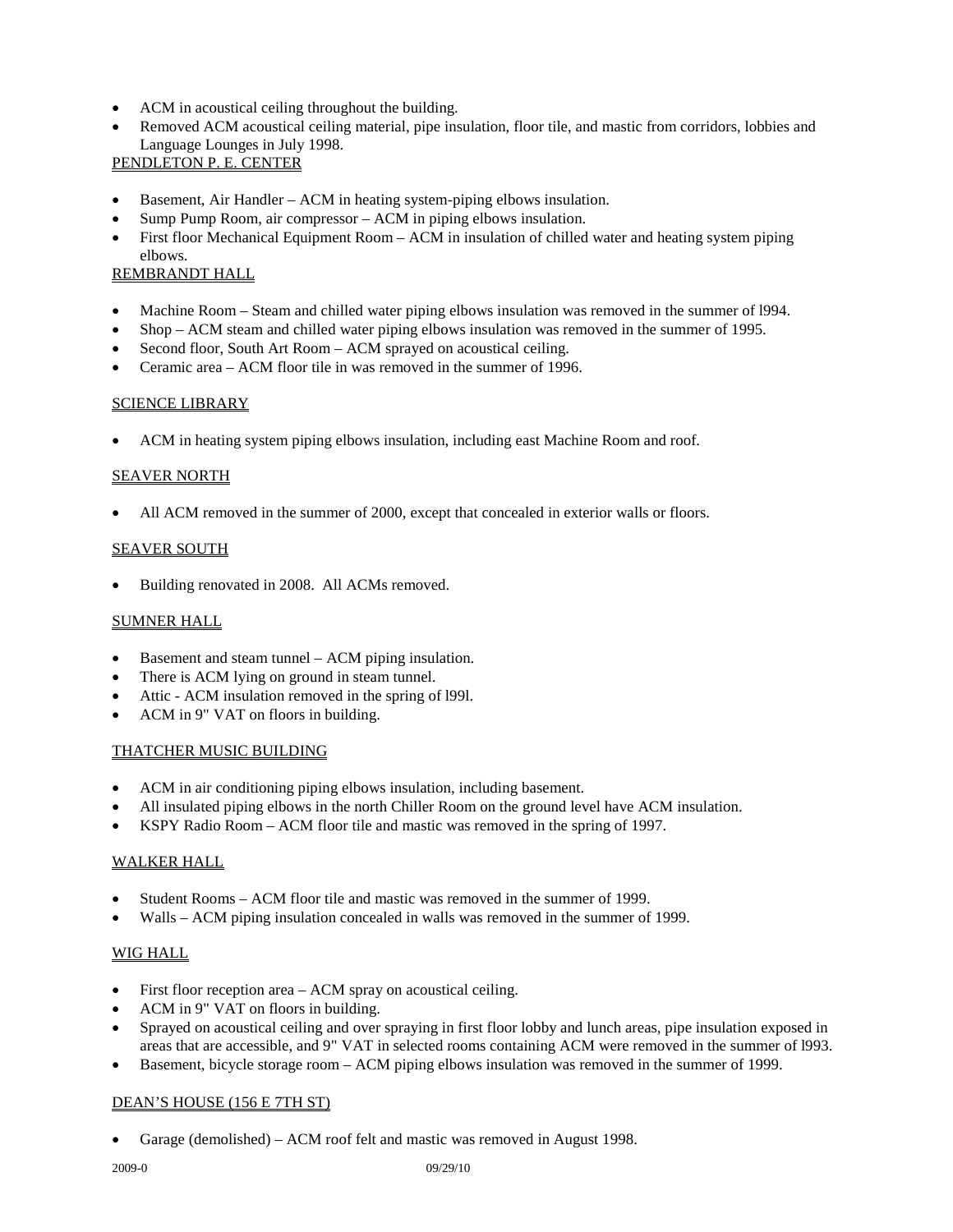## NO ACM FOUND IN THE FOLLOWING BUILDINGS:

Alexander Hall President's House Baldwin House Smiley Hall Cook House Rains Center Replica House East Court Renwick House Frank Dining Hall Seaver House Grounds Building Seaver Observatory Hahn Building Smith Campus Center Tennis Building Norton Hall Thille Botany Building Oldenborg Director's Residence Walton Commons Pearsons Hall Wig Cottages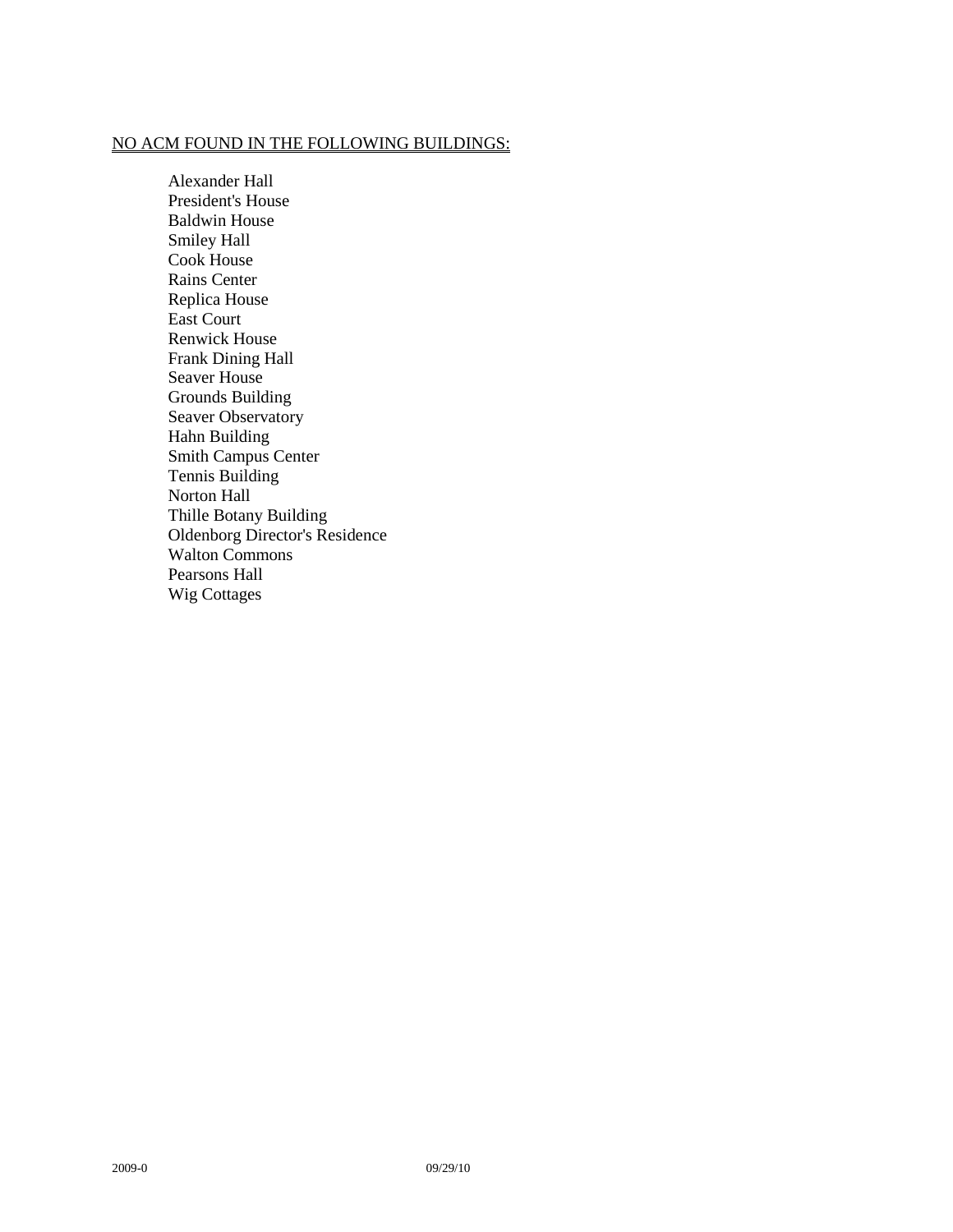

## BALCH HALL

- All accessible ACM was removed in the fall of 1991.
- ACM in ceiling and walls was removed from 79 locations the rest to remain.
- All insulation on steam piping throughout the building contains ACM.
- The crawl space in the basement has ACM on the ground.
- The sprayed acoustical ceiling in the President's Annex, and plaster acoustical ceilings and walls throughout the building contain ACM.
- Piping in attic above the President's Office is insulated with ACM.
- Financial Aid office ACM acoustic ceiling was removed in the summer of 1996.
- Acoustic ceilings at Room 10B and 20 do not have ACM.
- ACM found in proximity to the area for the new elevator shaft construction was removed in July 2007

#### Baxter Hall (removed l993)

- All accessible ACM was removed in l993.
- ACM in roofing mastic, analyzed in June 2005.

#### BROWNING HALL

- All ACM was removed in the summer of 1995, except that concealed in walls.
- Ground floor former kitchen area ACM concealed pipe insulation on walls and ceiling tile glue was removed in the summer of 2001.

#### DENISON LIBRARY

- ACM in all piping insulation.
- Basement, southwest area ACM piping and elbows insulation was removed in the summer of 1999.
- Basement, Mechanical Room ACM piping and fittings insulation was removed in the summer of 2000.

#### DORSEY HALL

- All ACM was removed in the summer of 1996, except that concealed in walls.
- Ground floor former kitchen area ACM concealed pipe insulation on walls and ceiling tile glue was removed in the summer of 2001.

#### GARRISON THEATER / PERFORMING ARTS CENTER

• All ACM was removed in the summer of 2002, except that concealed in walls.

#### GRACE SCRIPPS CLARK HALL

All ACM was removed except that concealed in walls.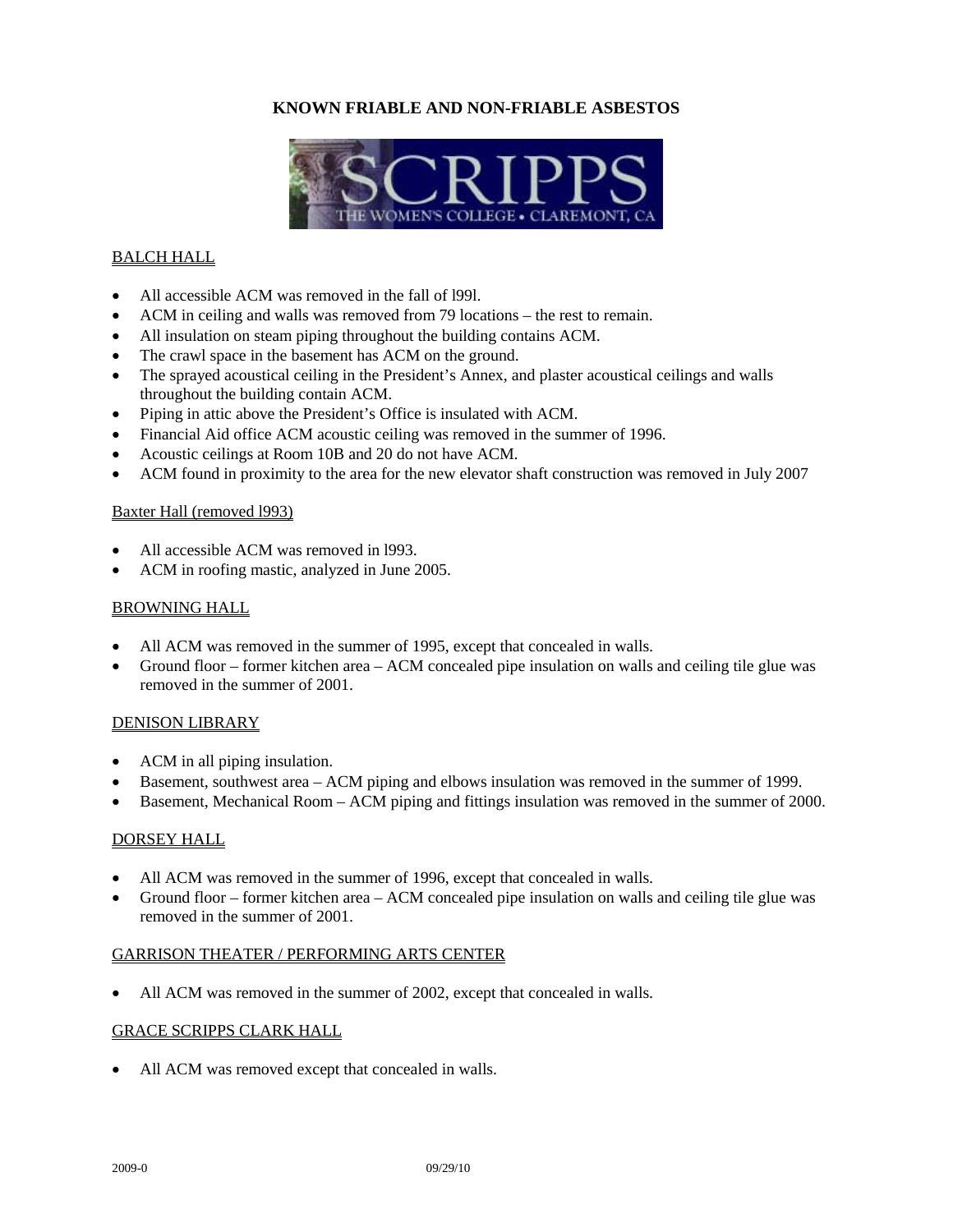## HUMANITIES BUILDING

- ACM in all insulation on piping elbows, including the north basement near air conditioning compressor.
- Chilled water piping elbows in the south basement are insulated with ACM.
- Basement, Machine Room ACM piping and elbows insulation of sections of the heating piping were removed in the summer of 1999.

## KIMBERLY HALL

- ACM in heating system piping elbows insulation.
- Kitchenette kickboard, floor tile and mastic analyzed June 2005, no ACM present.

#### FLORENCE RAND LANG ART STUDIOS

- ACM in all insulated piping elbows throughout the building.
- Basement Boiler Room All ACM insulation was removed from the boiler room in the summer of 2002.
- Roof boiler and cooling tower rooms All ACM insulation removed from the rooms in the summer of 2002.
- ACM in all ceiling in fills were removed in the winter of l992.

## MALOTT COMMONS

• All ACM was removed in May 1998, except that concealed in walls.

## REVELLE HOUSE

• ACM domestic hot water piping insulation in the south end of the attic near the heater.

#### ROUTT-FRANKEL HALL

- Basement ACM in all piping elbows insulation was removed in the summer of 2001.
- Basement mechanical space ACM piping elbows insulation was removed in the summer of 1997.
- Frankel ACM in all insulation on piping elbows, including the first floor, east corridor near the stairs, the second floor near the Browsing Room, and in the east attic.

#### ROUTT-FRANKEL (former KITCHEN)

- Air vent in first floor lobby by front desk insulated with ACM.
- Basement Crawl space has ACM on floor.

#### ROUTT APARTMENTS

• ACM in chilled water piping insulation throughout the building.

#### HARRY AND GRACE STEELE HALL

- ACM in certain ceiling in fills as well as a small amount of hot water piping insulation.
- ACM ceiling deck fireproofing and acoustical from second floor south end offices was removed in June 1997.
- Second floor, Mechanical Room ACM piping elbows insulation was removed in the summer of 1997.
- Third floor, ceiling plaster has no ACM (July 2000).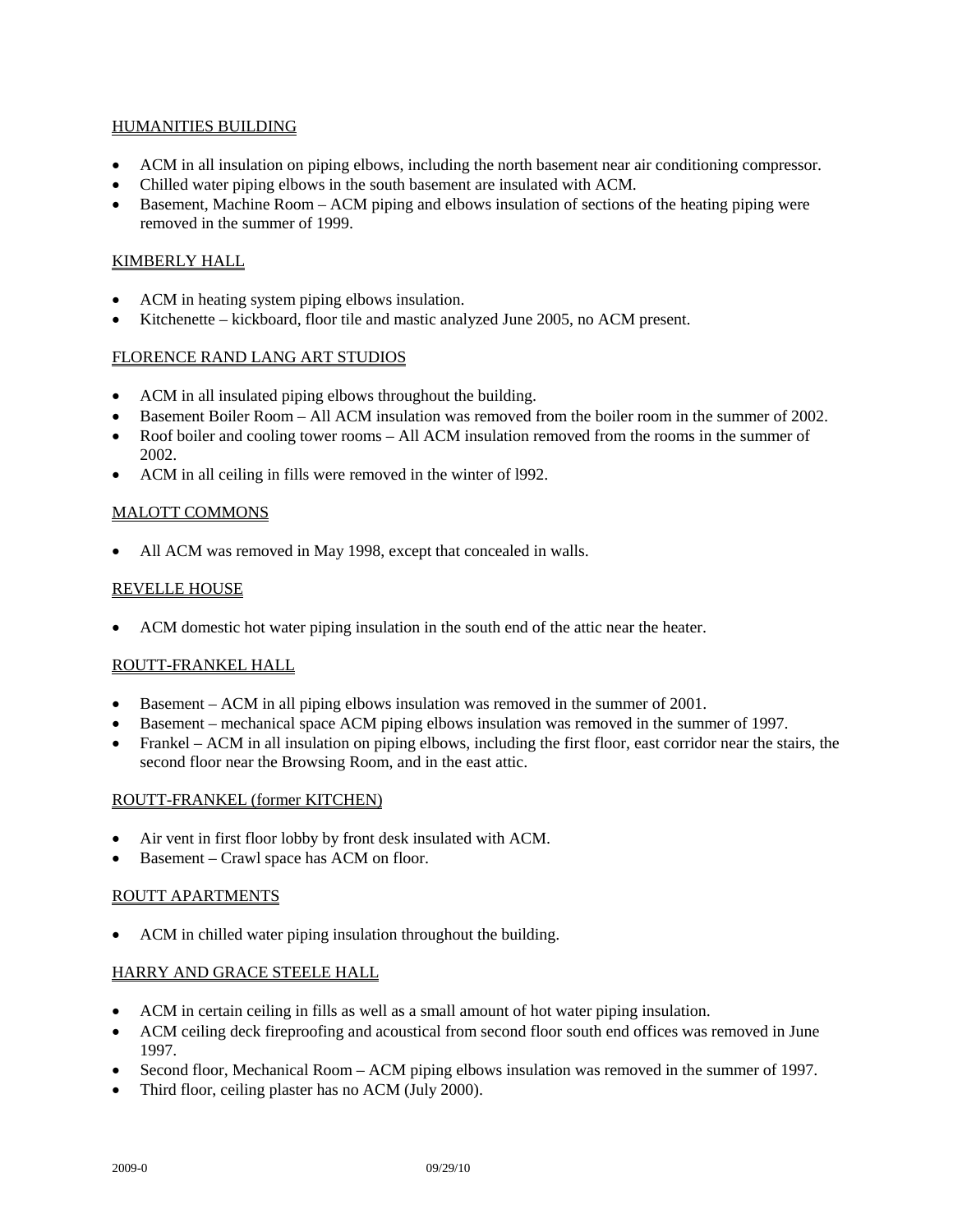## TOLL HALL

• All ACM removed except that concealed in walls.

## VITA NOVA HALL AND DANCE STUDIO

- Vita Nova Bldg., Studio # 2 ACM floor tile and mastic were removed in June 1998.
- Vita Nova Building ACM floor tile and mastic throughout the building and ACM Insulation on piping for chilled and hot water systems were removed in June of 2004.

## WILBUR HALL

• Basement – Mechanical Room, corridor, electric room and storage areas - ACM insulation on piping and elbows was removed in the summer of 1999.

## 1060 N COLLEGE AVE. HOUSE

• Basement and crawl space – ACM duct insulation was removed in June 2003.

## NO ACM FOUND IN THE FOLLOWING BUILDINGS

11<sup>th</sup>. Street House Baxter Hall (removed l993) Dartmouth Ave. House. Dean's House. Grounds Building. Jungles - Winkler Hall. Keck Science Center Ruth Chandler Williamson Gallery. Service Building. Swimming Pool.